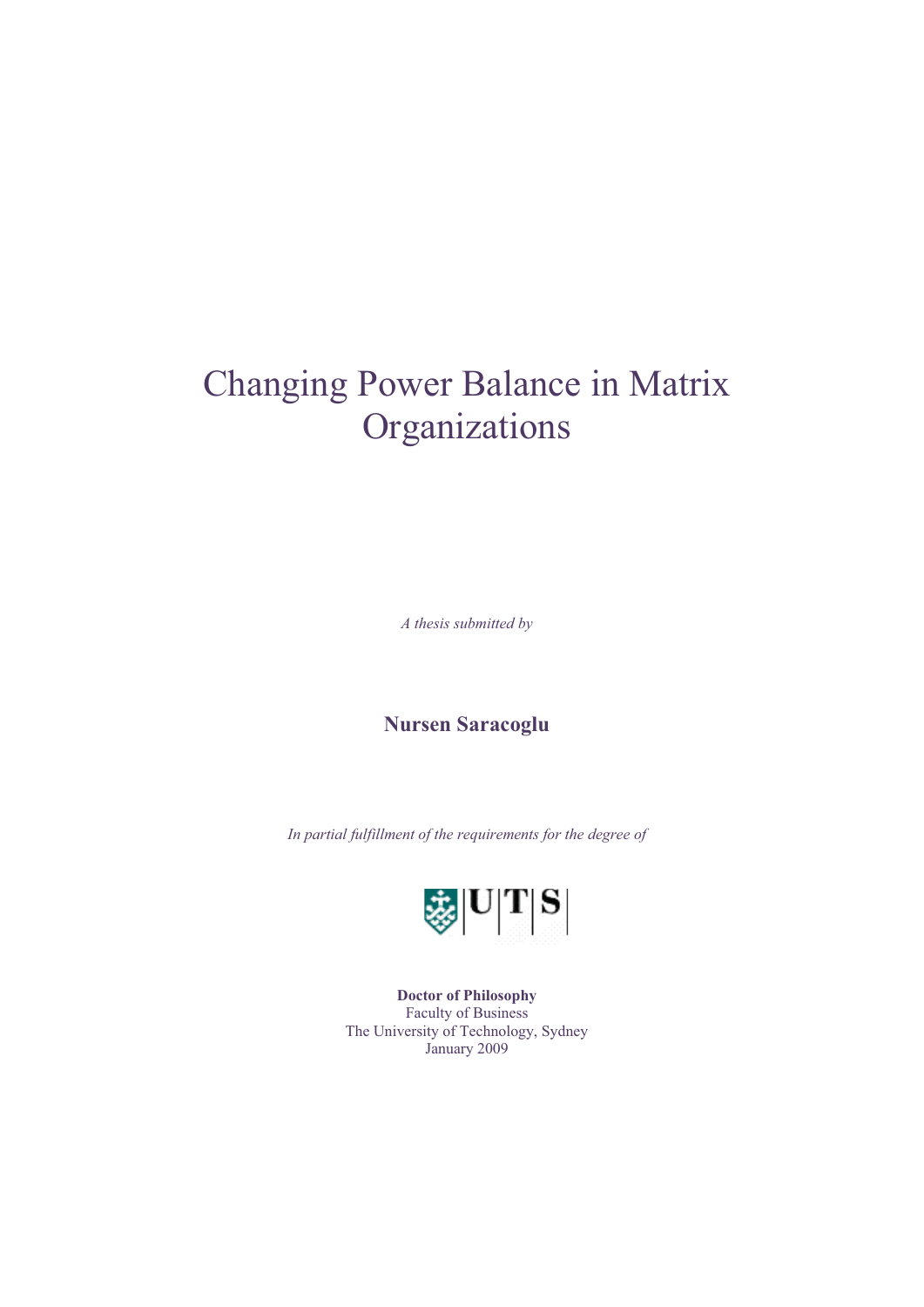#### **CERTIFICATE OF AUTHORSHIP/ORIGINALITY**

I certify that the work in this thesis has not previously been submitted for a degree nor has it been submitted as part of requirements for a degree except as fully acknowledged within the text.

I also certify that the thesis has been written by me. Any help that I have received in my research work and the preparation of the thesis itself has been acknowledged. In addition, I certify that all information sources and literature used are indicated in the thesis.

Signature of Student

Nursen Saracoglu

 $\mathcal{L}_\mathcal{L}$  , where  $\mathcal{L}_\mathcal{L}$  is the set of the set of the set of the set of the set of the set of the set of the set of the set of the set of the set of the set of the set of the set of the set of the set of the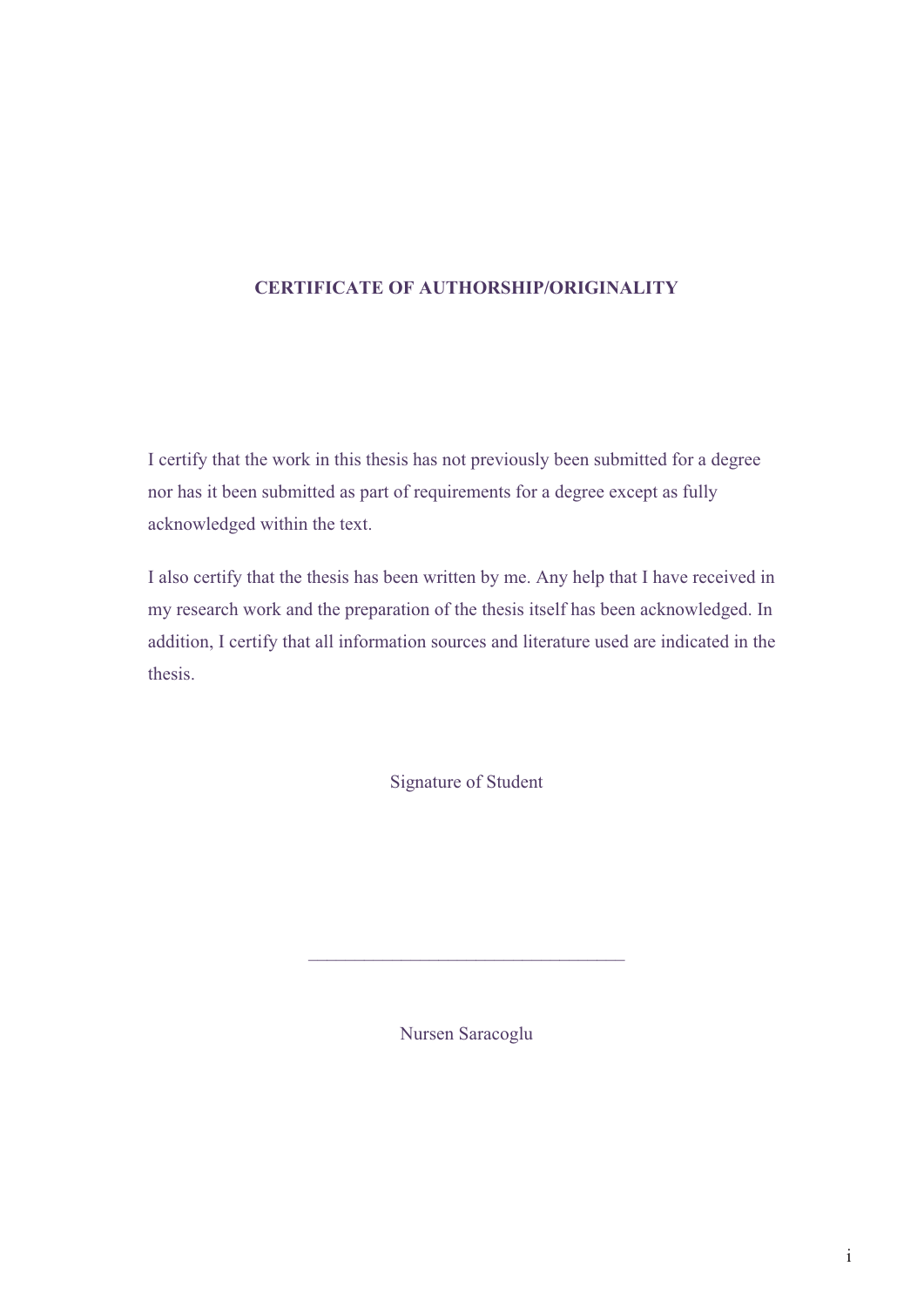## **Dedication**

This thesis is dedicated to my mother, who has always given me courage to pursue my dreams.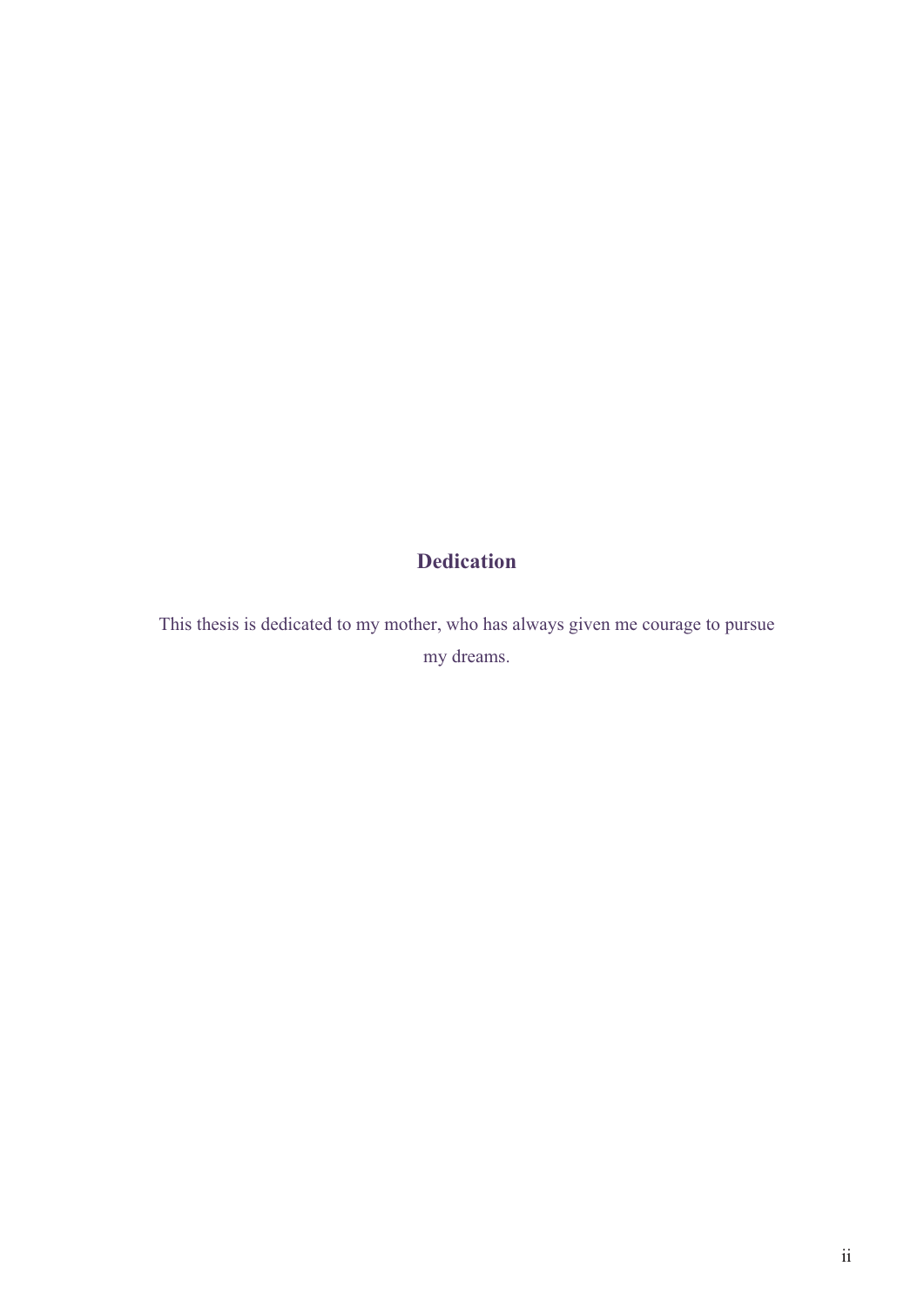### **Acknowledgements**

There are many people who helped and guided me through my doctoral thesis. First and foremost I would like to thank to my supervisor, Professor Stewart Clegg for his overall support, continuous encouragement and mentorship from the very beginning of this research till the end. This thesis would not have been possible without his enthusiastic assistance. I appreciate his generosity in sharing his time, knowledge and exceptional research skills with me. My co-supervisor, Dr. John Crawford, was extremely helpful in the early phases of my research particularly in analyzing research data. I would also like to give my special thanks to Dr Tyrone Pitsis, Dr. Ferry Jie and Fiona Wilkinson for providing editorial support that helped me to improve my presentation and to clarify my arguments. My other colleagues and friends who generously read my material and offered inside including Prof. Siggi Gudergan, Dr. Jochen Schweitzer, Dr. Alison Pullen, and Cleo Lester, all from UTS, as well as Brian Urwin, Phil Raymond, Colin Sharp and Orcun Ilter who variously assisted in the preparation of this document.

Special thanks to my industry supervisor, Dr. Neveen Moussa for her inspiration, direction and for providing me with an opportunity to conduct my research within SKM and of course to my General Manager, Mark Read, who sponsored my research and provided significant data for my research. I also owe to SKM's chairperson David Howarth a debt of gratitude for introducing me to SKM and for mentoring me through critical stages of this research. It has been an honour and a joy to serve SKM as a professional engineer on various key projects while doing this research. SKM successfully transformed to the matrix structure under the strong leadership of CEO Paul Dougas, one of its most influential engineers, with responsibility for managing and charting the future direction of SKM's growing business. He sought to 'provide careers for motivated professionals in a range of directions, including leadership and management" and "inspire others to achieve beyond their wildest dreams'. There is no doubt this research has greatly benefitted from his leadership and I am truly grateful. Sincere appreciation is also due to SKM's senior executives for participating in my research: it is from them that many of the insights in this thesis were gathered.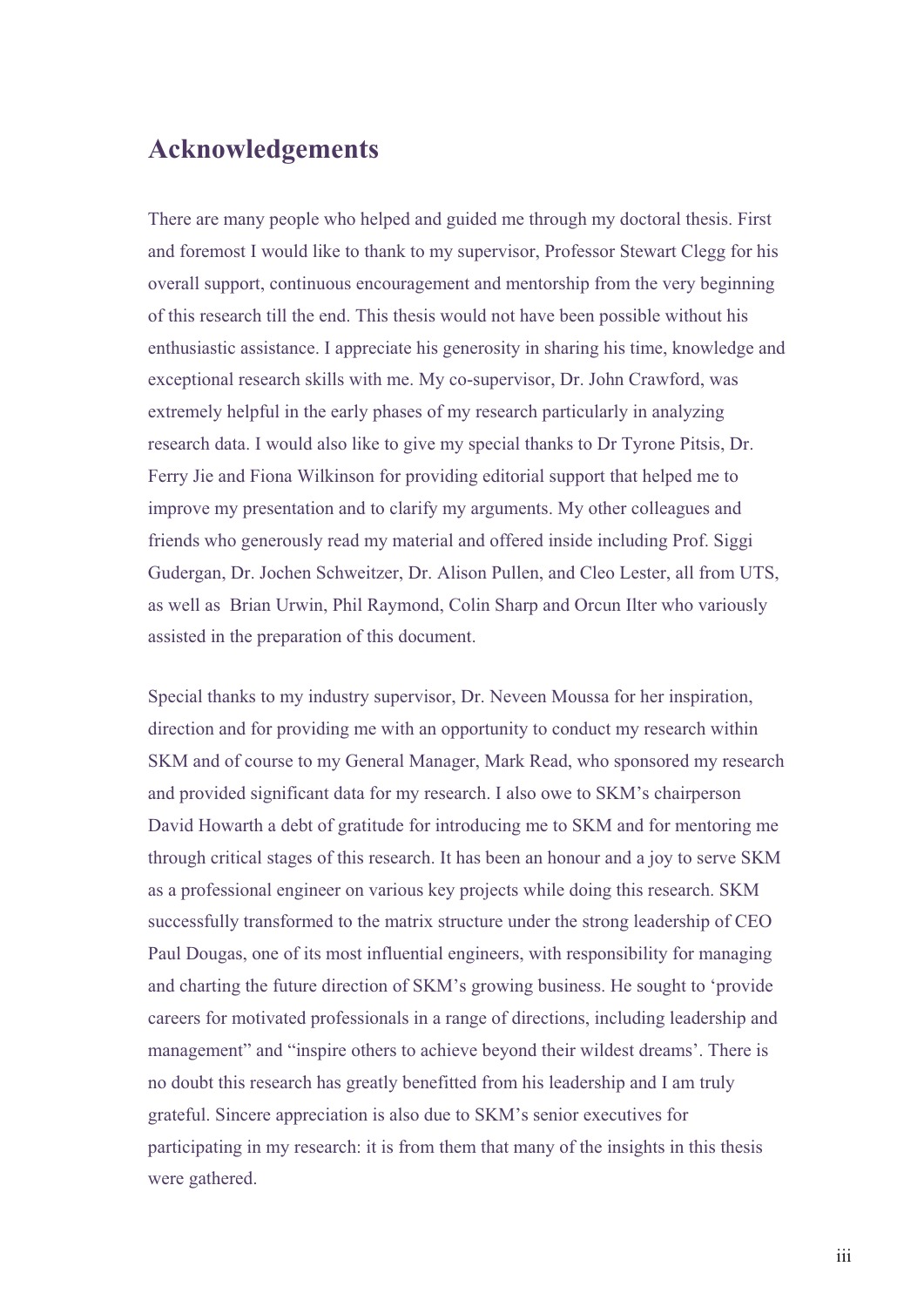Finally, I would like to thank to my husband Ali and my daughter Alev who have all given me much support, spending many hours with me as I wrote the thesis and listening intently as I discussed my thoughts with them.

Despite all the assistance provided by Professor Stewart Clegg and others I have full responsibility for the content of the following, including any errors or omissions which may unwittingly remain.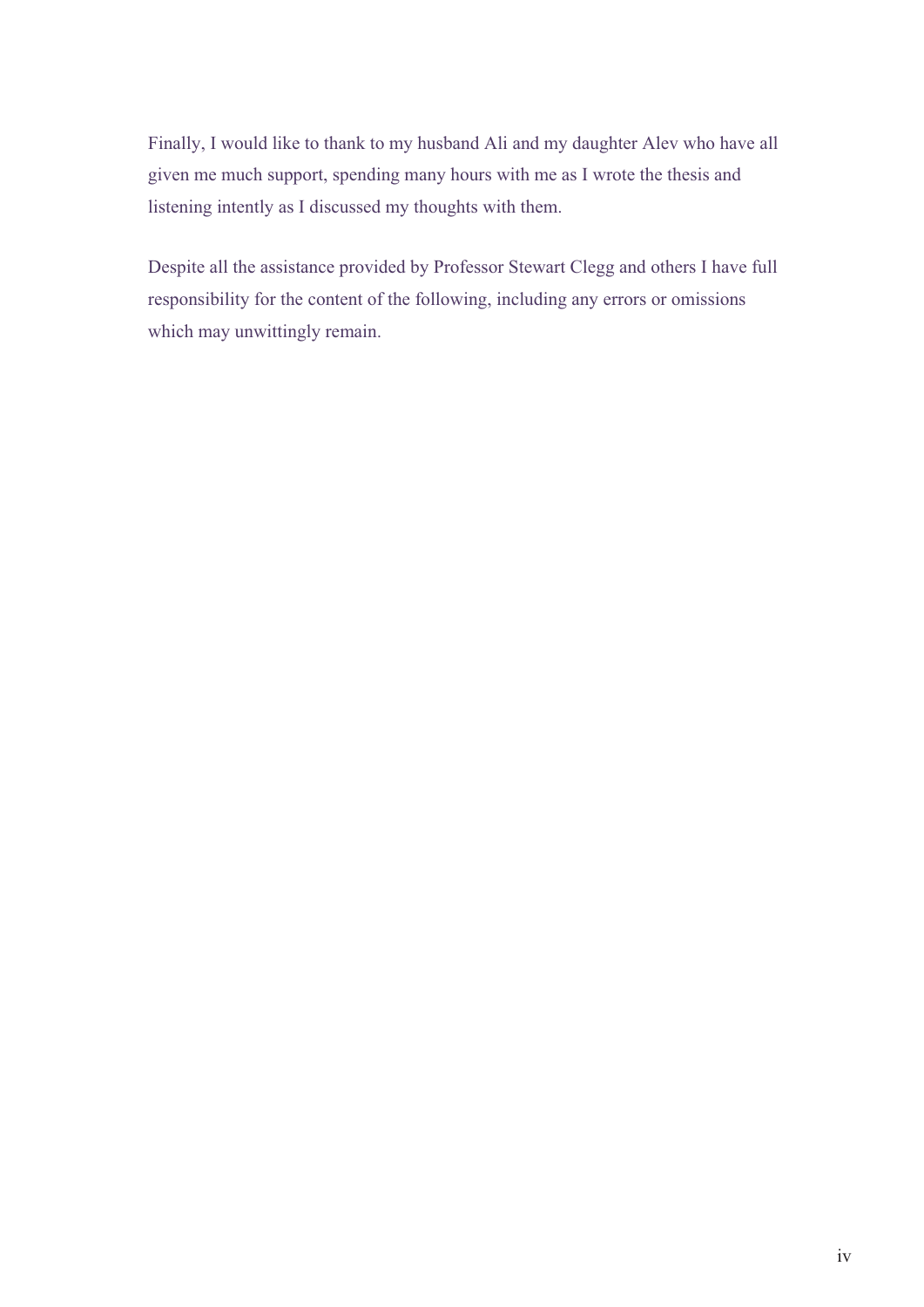# **Table of Contents**

| <b>Dedication</b>        |                                                                       | ii             |
|--------------------------|-----------------------------------------------------------------------|----------------|
|                          | <b>Acknowledgements</b>                                               | iii            |
| <b>Table of Contents</b> |                                                                       | $\mathbf{V}$   |
| <b>Figures</b>           |                                                                       | ix             |
| <b>Tables</b>            |                                                                       | $\mathbf{X}$   |
|                          | <b>Abbreviations</b>                                                  | xiiii          |
| <b>Abstract</b>          |                                                                       | $\mathbf{1}$   |
| <b>Preface</b>           |                                                                       | $\overline{2}$ |
|                          | <b>Introduction</b>                                                   | $\overline{2}$ |
|                          | <b>Chapter 1: Background</b>                                          | 5              |
| 1.1                      | Overview 5                                                            |                |
| 1.2                      | Aims and objectives                                                   | $\overline{7}$ |
| 1.1.2                    | The weaknesses and strengths of these matrix structures               | 8              |
| 1.1.3                    | The effects of divisionalisation on matrix organizations' performance | 11             |
| 1.1.4                    | The factors used to maintain power balance between divisions          | 11             |
| 1.1.5                    | A model to increase organizational effectiveness                      | 12             |
|                          | <b>Chapter 2: Literature Review</b>                                   | 14             |
| 2.1                      | Historical Background of Organizational Change and Matrix Structures  | 14             |
| 2.2                      | The Concept of Power Balance of Matrix Organizations                  | 20             |
| 2.3                      | Theorising Organizations                                              | 26             |
| 2.3.1                    | <b>Institutional Theory</b>                                           | 27             |
| 2.3.2                    | Decision making                                                       | 27             |
| 2.3.3                    | <b>Power Perspective</b>                                              | 30             |
| 2.3.4                    | <b>Strategic Contingencies' Theory</b>                                | 33             |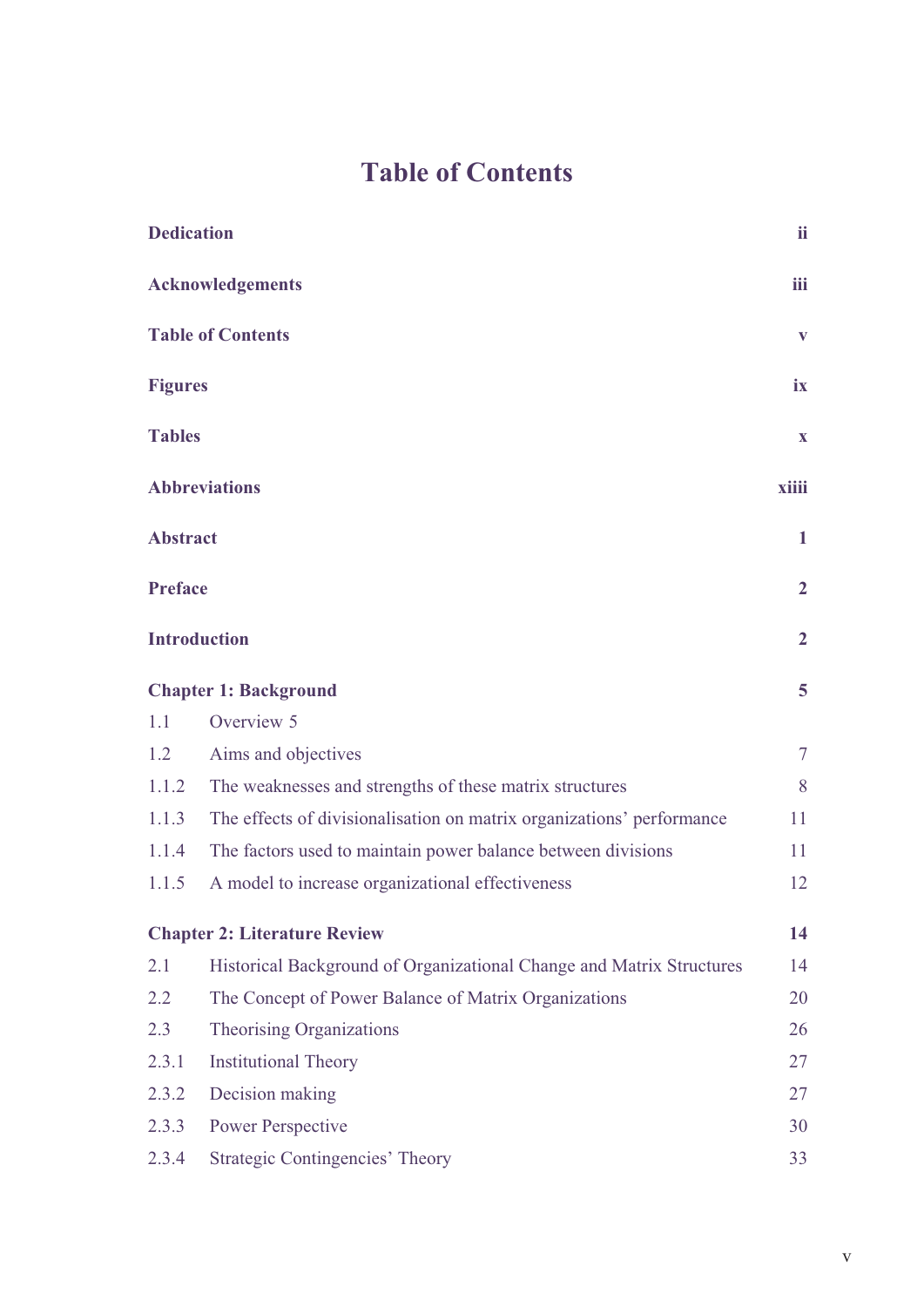| 2.3.5   | <b>Resource Dependency Theory</b>                  | 36  |
|---------|----------------------------------------------------|-----|
|         | <b>Chapter 3: Research Design and Methodology</b>  | 38  |
| 3.1     | Selection of Organizations                         | 41  |
| 3.2     | Survey                                             | 41  |
| 3.2.1   | <b>On-line Survey</b>                              | 44  |
| 3.2.2   | <b>On-line Survey Process</b>                      | 44  |
| 3.3     | <b>Intensive Case Study</b>                        | 45  |
| 3.3.1   | <b>SKM Historical Background</b>                   | 46  |
| 3.3.2   | <b>Interview Schedule</b>                          | 51  |
| 3.3.3   | <b>Interview Process</b>                           | 53  |
| 3.3.4   | Participants Profile                               | 54  |
|         |                                                    |     |
|         | <b>Chapter 4: Survey Results</b>                   | 55  |
| 4.1     | Data Analysis                                      | 56  |
| 4.1.1   | Data Analysis at Group Level.                      | 57  |
|         | 4.1.1.2 Reliability and validity                   | 65  |
|         | 4.1.1.3 Pearson product moment correlation         | 66  |
| 4.1.2   | Data Analysis at Organizational Level              | 70  |
|         | 4.1.2.1 Descriptive Statistics                     | 70  |
|         | 4.1.2.2 Reliability and validity                   | 72  |
|         | 4.1.2.3 Pearson product moment correlation         | 73  |
|         | 4.1.2.4 Organization Performance                   | 73  |
|         | <b>Chapter 5: Interview Results</b>                | 75  |
| 5.1     | <b>Interview Data Analysis</b>                     | 76  |
| 5.2     | The decision to adopt the matrix structure         | 78  |
| 5.2.1   | The reasons to move to a matrix structure          | 78  |
| 5.2.1.1 | Who were the main people involved in the decision? | 88  |
| 5.2.2   | Were you involved yourself?                        | 89  |
| 5.3     | The transition to the matrix structure             | 90  |
| 5.3.1   | The issues during the transition?                  | 90  |
| 5.3.2   | How were any difficulties overcome?                | 99  |
| 5.3.3   | Recommendations for a smooth transition.           | 100 |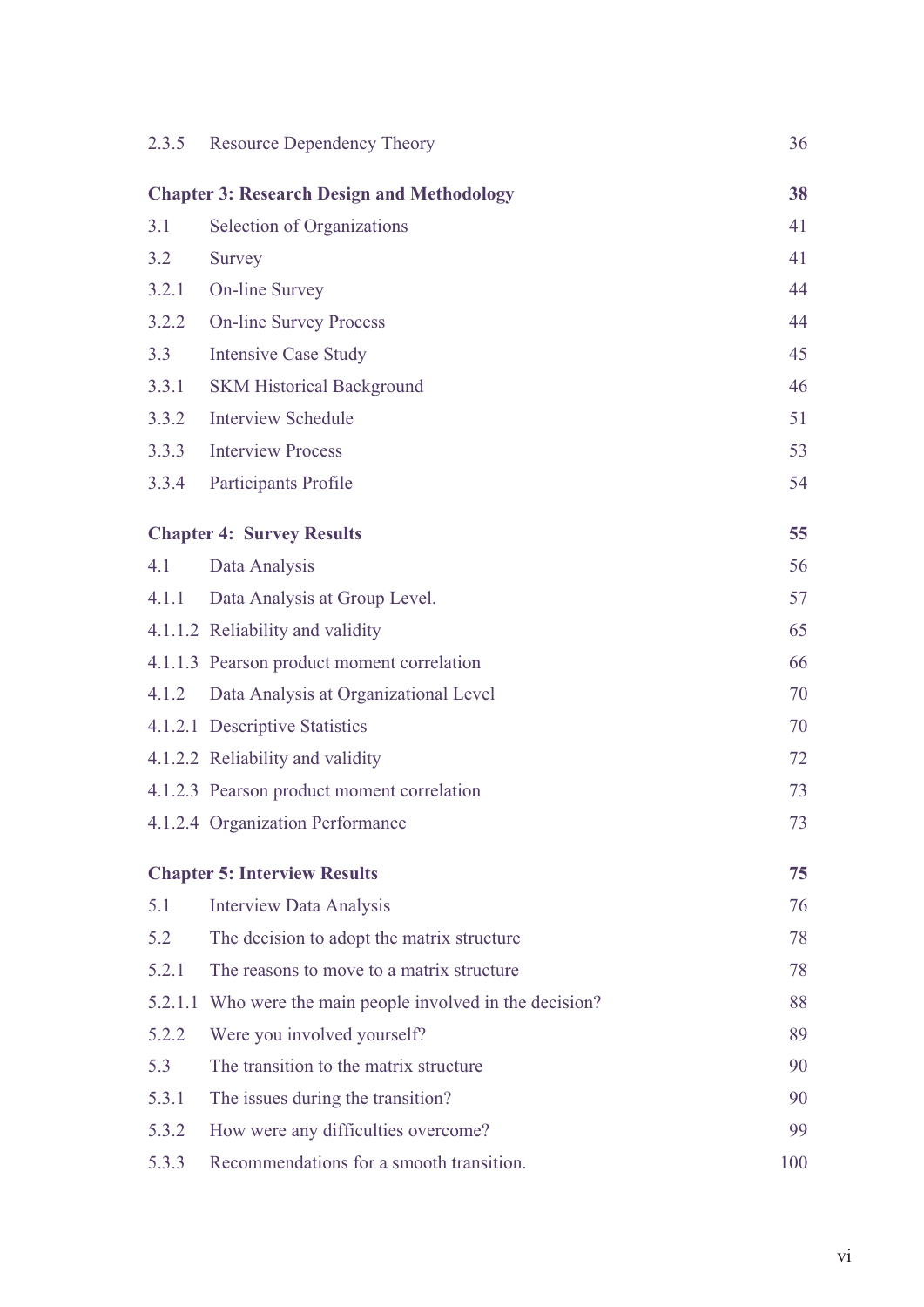| 5.3.4 | SKM's change model                                                        | 103 |
|-------|---------------------------------------------------------------------------|-----|
| 5.4   | Evaluation of the present matrix structure – advantages and disadvantages | 105 |
| 5.4.1 | Evaluation of the present matrix structure?                               | 105 |
| 5.4.2 | The main advantages of a matrix structure for SKM                         | 108 |
| 5.4.3 | The main disadvantages of a matrix structure for SKM                      | 115 |
| 5.5   | The power balance between business units and divisions                    | 120 |
| 5.5.1 | Maintaining power balance                                                 | 121 |
| 5.5.2 | The methods to maintain the power of balance                              | 123 |
| 5.5.3 | Organizational performance                                                | 126 |
| 5.5.4 | The factors that determine the level of power                             | 130 |
| 5.5.5 | The influence of higher levels of power                                   | 135 |
| 5.5.6 | The influence of relatively low level of power                            | 136 |
| 5.6   | Advice for avoiding problems of a matrix structure.                       | 138 |
|       | <b>Chapter 6: Discussion</b>                                              | 149 |
| 6.1   | Exploiting Quantitative Findings to Identify Patterning in Qual Data      | 149 |
| 6.2   | SCT & RDT: Related Concepts and Research Objectives                       | 153 |
| 6.5   | A Model for an effective change: organizational design, transformation    | 192 |
|       | <b>Chapter 7: Conclusions and Further Recommendations</b>                 | 203 |
| 7.1   | <b>Research Limitations and Boundaries</b>                                | 203 |
| 7.2   | Significance                                                              | 204 |
| 7.3   | Conclusion                                                                | 208 |
| 7.4   | <b>Future Directions</b>                                                  | 209 |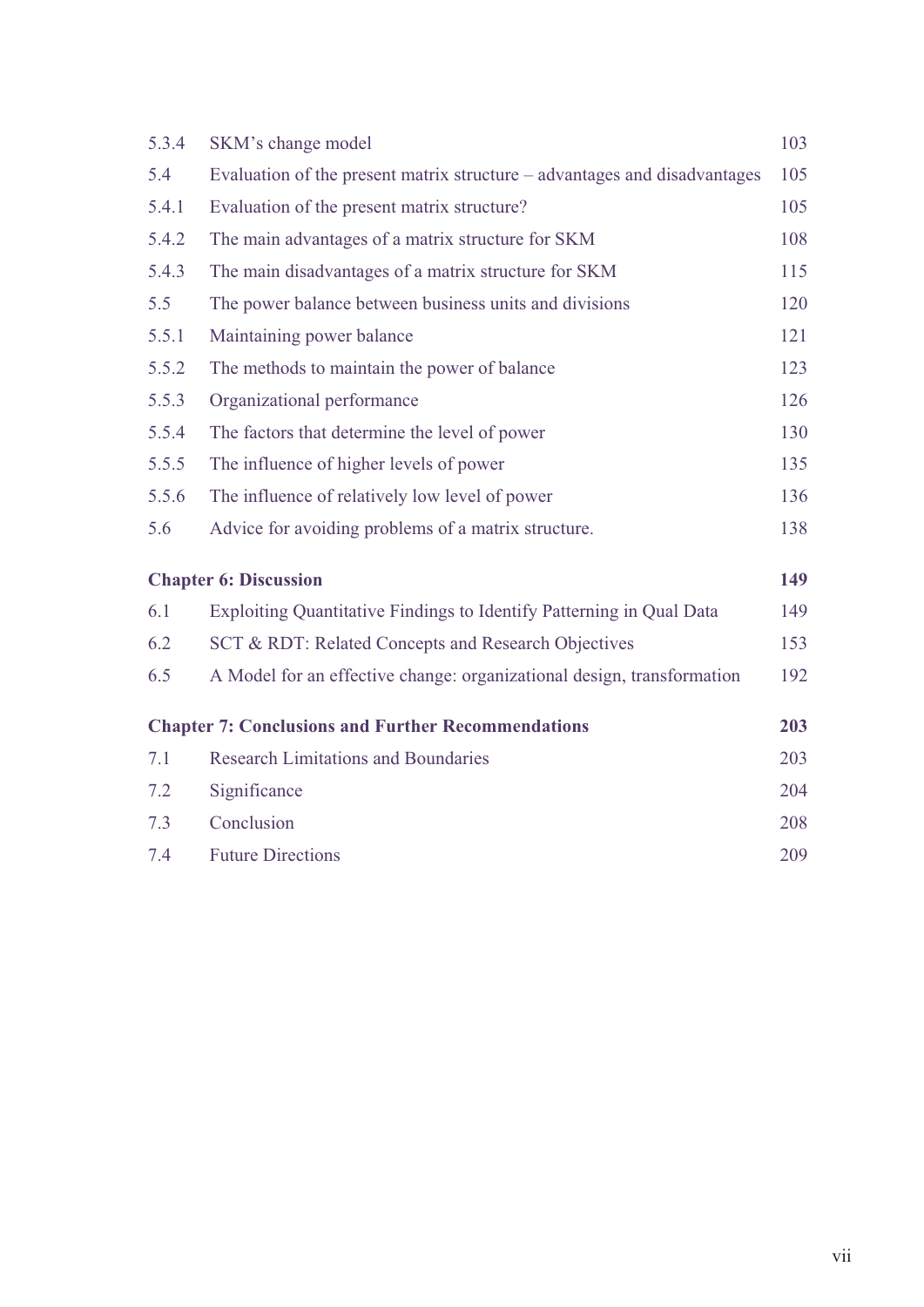|                   | <b>Appendix A: Other Case Studies</b>                                  | 213 |
|-------------------|------------------------------------------------------------------------|-----|
| A.1               | ABB Zurich (1991) (Source: Pettigrew, Andrew M., 2003, p 318).         | 214 |
| A.2               | Printer Incorporated (Source: Davis and Lawrence, 1977: 25-36).        | 220 |
| A.3               | Brown & Root (UK) (1999) (Source: SKM's Benchmarking Study, 2002)      | 230 |
| A.4               | Hatch (1999) (Source: SKM's Benchmarking Study, 2002)                  | 231 |
| A.5               | IMC (1999) (Source: SKM's Benchmarking Study, 2002)                    | 231 |
| A.6               | Parsons Brinckerhoff (1999) (Source: SKM's Benchmarking, 2002)         | 232 |
| A.7               | Shell (Source: Cornelissen, J. Corporate Communications:)              | 232 |
| A.8               | British Petroleum. (Source: Cornelissen, J. Corporate Communications:) | 234 |
|                   | <b>Appendix B: Acceptance Letter</b>                                   | 238 |
|                   | <b>Appendix C: Questionnaire</b>                                       | 240 |
|                   | <b>Appendix D: Interview</b>                                           | 255 |
| <b>Glossary</b>   |                                                                        | 259 |
| <b>References</b> |                                                                        | 263 |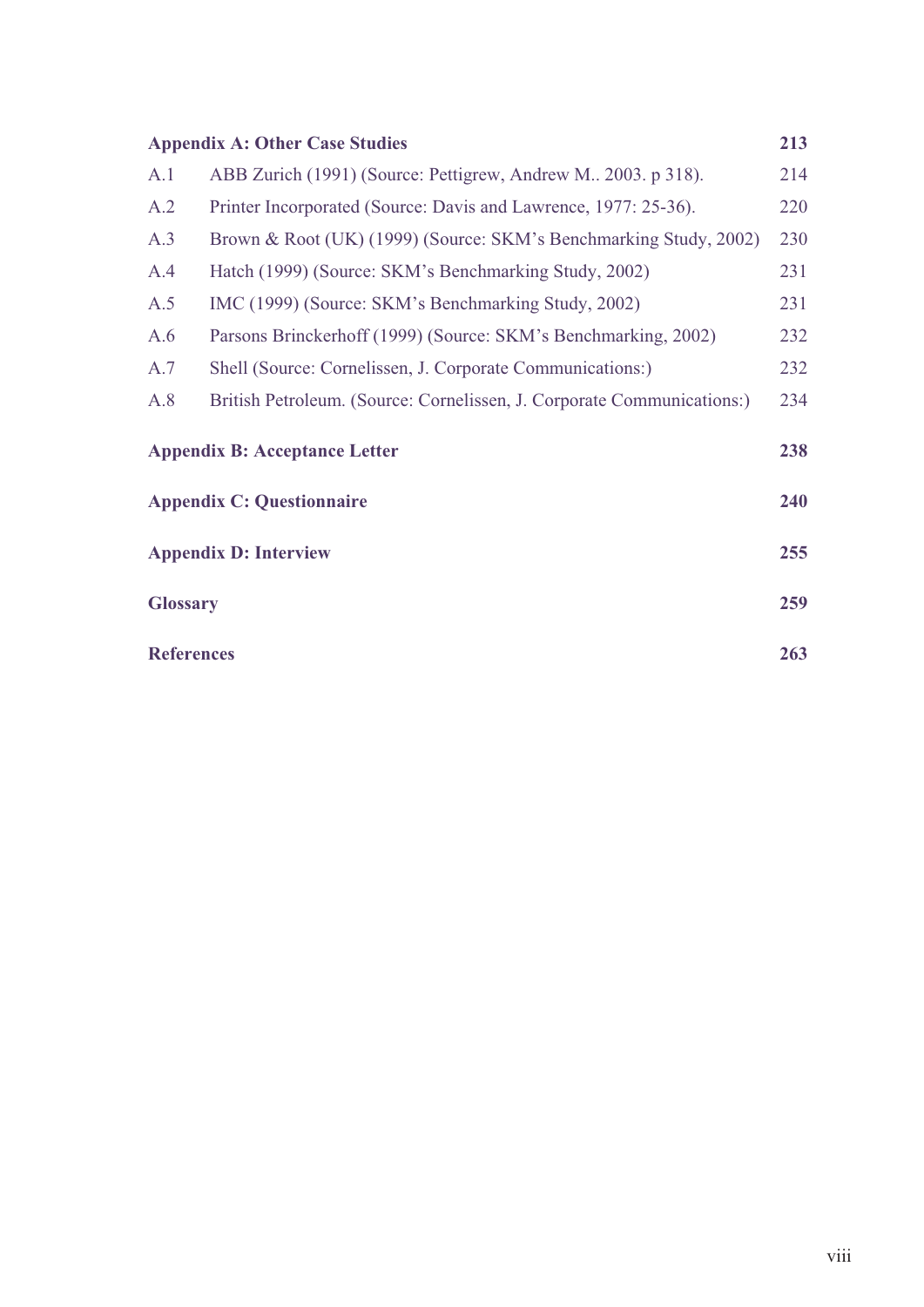# **Figures**

| Figure 2.1 Clegg's Circuits of Power Framework (adapted from Clegg 1989, ) 22 |
|-------------------------------------------------------------------------------|
| Figure 3.1 The framework of research from political theories perspective  40  |
|                                                                               |
|                                                                               |
|                                                                               |
| Figure 6.1: The Analytic Mix Method – Three perspectives on the research 152  |
|                                                                               |
|                                                                               |
|                                                                               |
|                                                                               |
|                                                                               |
| Figure 6.7: Stages in the SKM's transition to matrix on timeline  199         |
|                                                                               |
|                                                                               |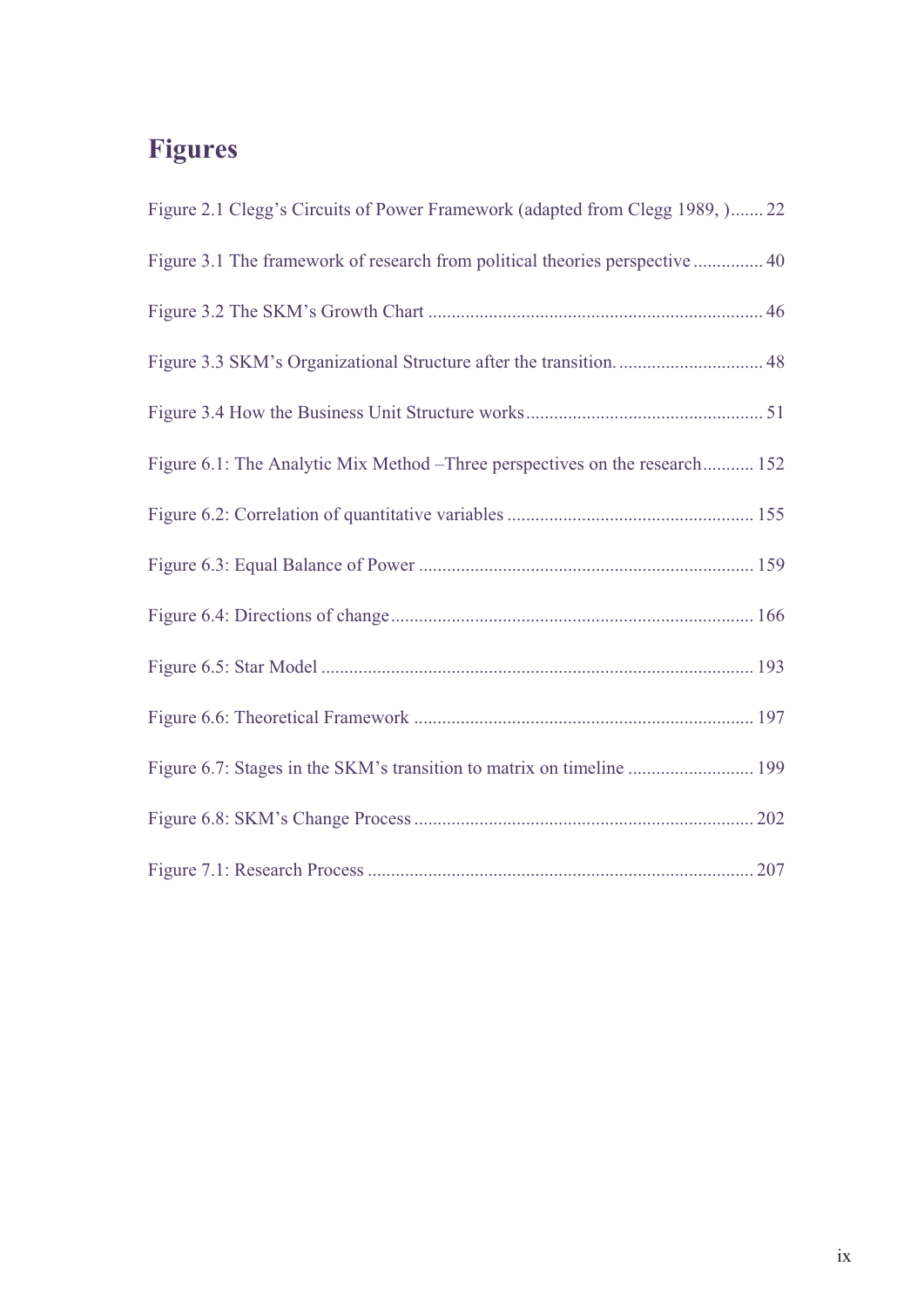## **Tables**

| Table 5.4: The Main Advantages of a Matrix Structure for SKM 115                 |
|----------------------------------------------------------------------------------|
| Table 5.5: The Main Disadvantages of a Matrix Structure for SKM 120              |
|                                                                                  |
| Table 5.7: The Methods to Maintaining the Power of Balance  126                  |
| Table 5.8: The Level of Effect of the Power Imbalance on Organizational Perf 126 |
| Table 5.9: The Effects of the Power Imbalance on Organizational Performance 130  |
| Table 5.10: The Factors That Have Determined the Level of Power  135             |
|                                                                                  |
| Table 5.12: The Business Units with Relatively Low Levels of Power  138          |
| Table 5.13: Advice to Reduce Weaknesses of the Matrix Structure 148              |
|                                                                                  |
|                                                                                  |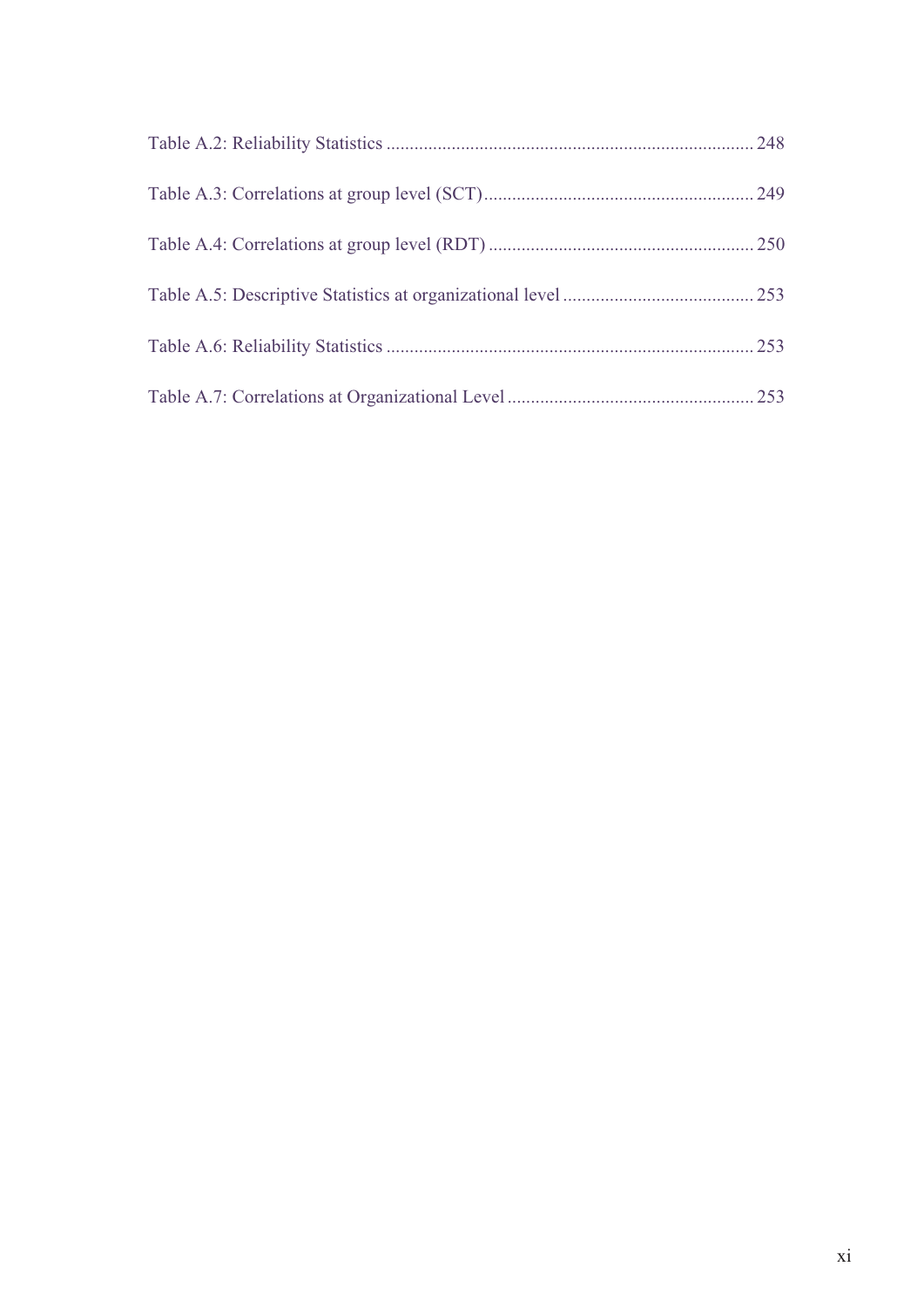# **Abbreviations**

| <b>BoP</b>           | <b>Balance of Power</b>                                     |
|----------------------|-------------------------------------------------------------|
| <b>BBC</b>           | Brown, Boveri & Cie                                         |
| <b>BUL's</b>         | <b>Business Unit Leaders</b>                                |
| <b>CAP</b>           | <b>Change Acceleration Process</b>                          |
| <b>CEO</b>           | <b>Chief Executive Officer</b>                              |
| $COO$                | <b>Chief Operating Officer</b>                              |
| CoP                  | <b>Community of Practice</b>                                |
| <b>GCM</b>           | Garbage Can Model                                           |
| <b>IRC</b>           | <b>Information Resource Centre</b>                          |
| <b>OCM</b>           | <b>Operations Centre Manager</b>                            |
| <b>RDT</b>           | <b>Resource Dependencies Theory</b>                         |
| <b>S3TBU-SC</b>      | Strategy 3 Transition to Business Unit – Steering Committee |
| <b>SCT</b>           | <b>Strategic Contingencies' Theory</b>                      |
| $T - Day$            | <b>Transition Day</b>                                       |
| <b>ORGANIZATIONS</b> |                                                             |
| <b>ABB</b>           | Asea Brown Boveri                                           |
| <b>BR</b>            | Brown & Root                                                |
| <b>GE</b>            | <b>General Electric</b>                                     |
| <b>PB</b>            | Parsons Brinckerhoff                                        |
| <b>SKM</b>           | Sinclair Knight and Merz                                    |
| <b>ALSTOM</b>        | <b>ALSTOM Power</b>                                         |
| <b>SC</b>            | Cisco Systems                                               |
| <b>EDS</b>           | <b>EDS</b>                                                  |
|                      |                                                             |
| <b>Siemens</b>       | Siemens Ltd                                                 |
| <b>Telstra</b>       | Telstra                                                     |
| <b>TP</b>            | Transpower NZ Ltd                                           |
| <b>AX</b>            | <b>American Express</b>                                     |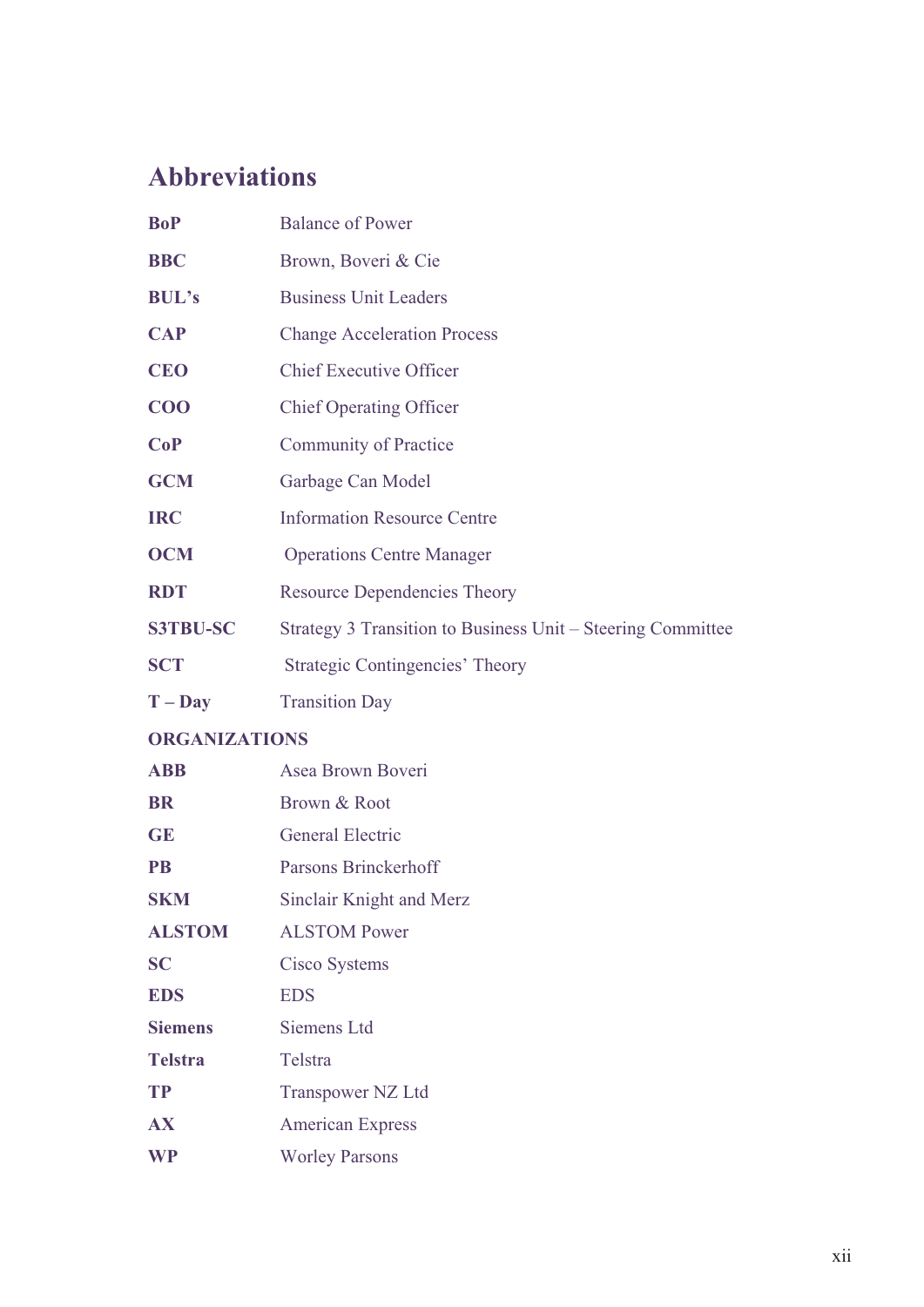#### **Abstract**

Modern organizations require new structural forms to cope with uncertainties arising from the challenges of global competition and rapid technological and environmental changes (Clarke and Clegg, 1998). One of the most important developments in the area of planned change has been on how to work with large systems so as to initiate and sustain change over time. It was from such contexts that the matrix concept emerged. During the 1950s the term *matrix* emerged in the United States aerospace industry and, as it has developed through the years, the term has come to be accepted in both business and academic circles. In the 1960s the matrix was sought as a fundamental alternative for dealing with unique management problems of coordination, communication and control (Davis and Lawrence, 1977). In the 1970s and 1980s interest in matrix organizational structures peaked. Since that time, research and literature on the matrix has diminished; contrarily, organizations continue to adopt the matrix as a viable alternative to deal with their increasingly complex business environment.

In the recent past, some of the companies that applied a complex global matrix structure have included Asea Brown Boveri (ABB), Zurich (1991); Brown & Root (BR), UK (1999); Hatch (1999) – Formerly BHPE and Kaiser mergers; IMC (1999); Parsons Brinckerhoff (PB), (1999); and Sinclair Knight and Merz (SKM), (2002). These companies have used matrix structures to achieve worldwide economies of scale, combined with local flexibility and responsiveness. The purpose of this study was to investigate the validity of political theories of organizations in major international companies that have implemented matrix structure, with a focus that includes identifying:

- i. The key factors behind the strategic decision to change the corporate organization in international companies to a matrix structure.
- ii. The weaknesses and strengths of these matrix structures for subsequent organizational performance.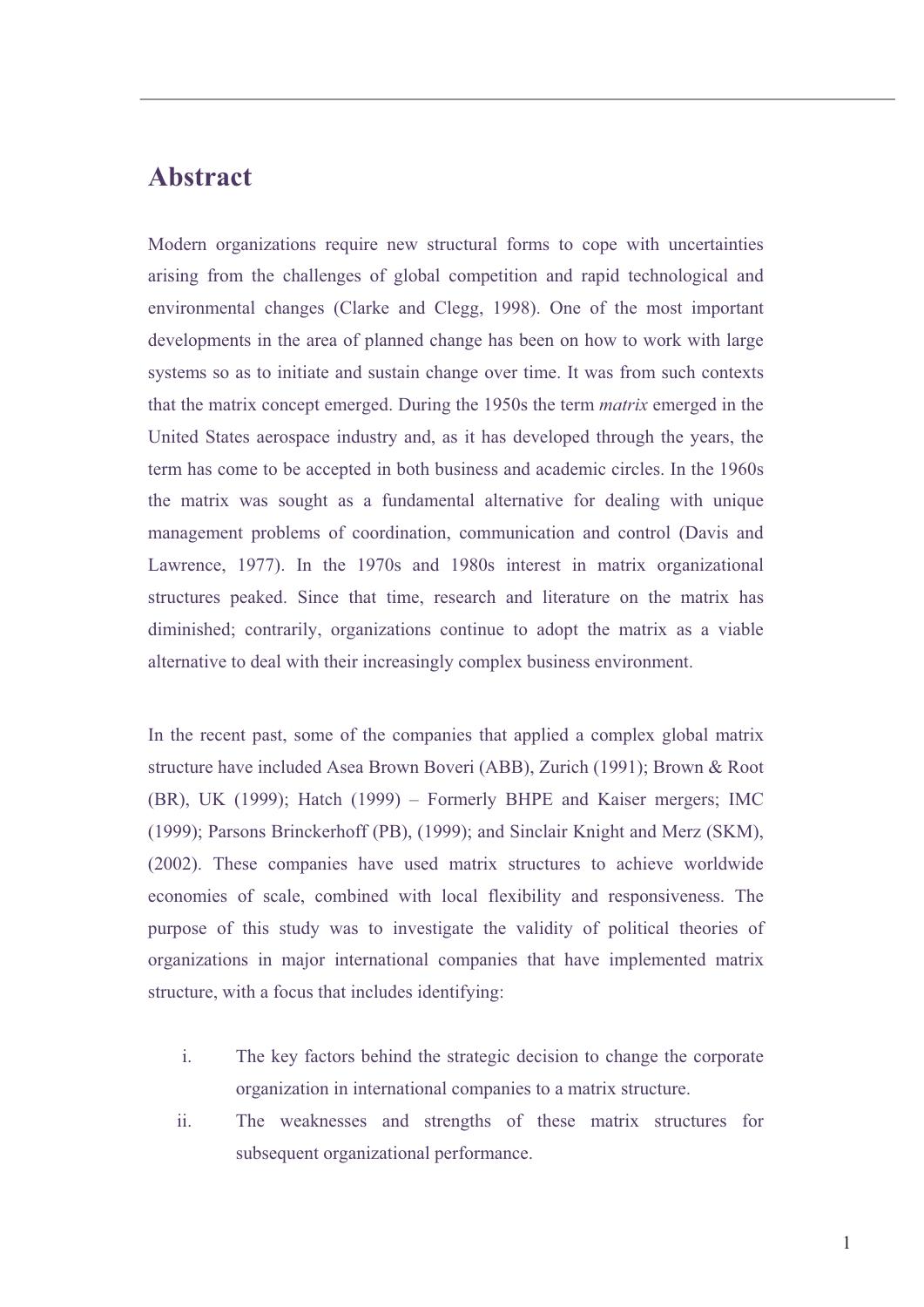- iii. The effects of transition to matrix structure on organizational performance.
- iv. The factors used to maintain a power balance between divisions.
- v. A model that seeks to diminish or reduce matrix structure weaknesses to increase organizational effectiveness.

The research was conducted in the form of a questionnaire survey and semistructured interviews. To illustrate the implementation of the matrix structure that occurred in a real world environment, SKM has been researched as an intensive case study.

### **Preface**

As a professional engineer I have had opportunities to be involved with major projects in various international organizations. I have also had opportunities to observe organizations and to analyse their operations by exploring existing procedures and manuals. It was noticeable that the overall success of the projects relied very much on organizational decision making. This observation led my paradigm shift from projects to organizational studies and to the idea of conducting research that aims to investigate the weaknesses and strengths of matrix structures for organizational performance.

## **Introduction**

#### Thesis structure

This thesis presents a detailed account of the research activities undertaken by Nursen Saracoglu and the outcomes of that research. The purpose of this research is to investigate the validity of political theories of organizations in major international companies that have implemented matrix structure. Data has been collected using a combination of methods, including questionnaires, semistructured interviews, and direct examination of library catalogues and databases. The structure of this thesis is designed as follows: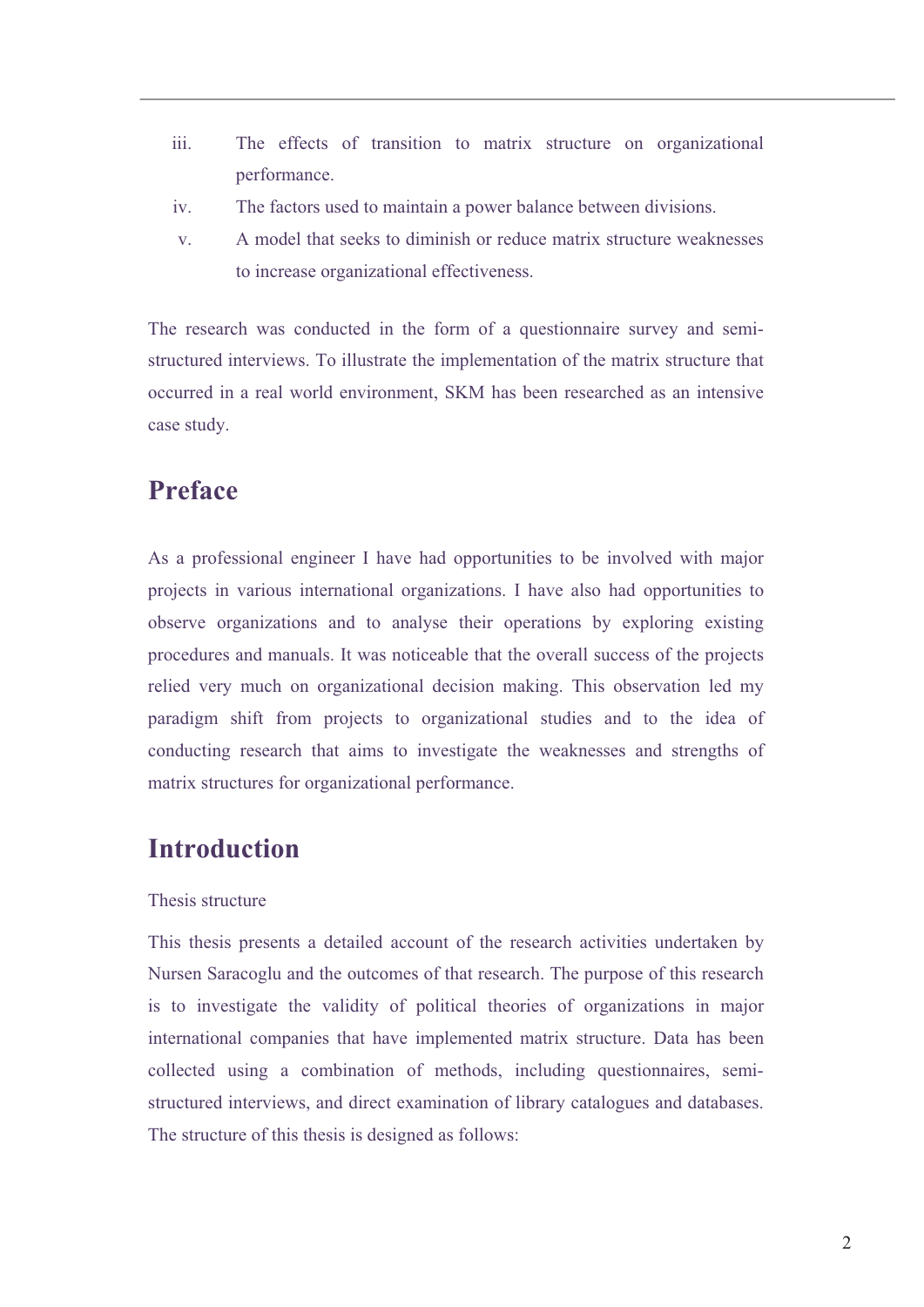Chapter 1 introduces, and describes the background to the research project. The theories that provide a background to the various factors involved in organizations choosing to change to matrix structures, and the resulting positive and negative effects on the organization, are presented in this chapter.

Chapters 2 reviews and analyses the literature review that has been conducted to focus, especially, on how changes to the structure and design of power in matrix organizations can have important implications and consequences. The literature review looks in detail at different organizational theories, particularly theories on power within organizations, which have a bearing on the effect of a matrix structure on an organization. Each theory is critiqued in terms of its relevance to matrix structure analysis. Strategic Contingencies Theory (SCT) and Resource Dependency Theory (RDT) best explain the effect of different levels of power inside a matrix structure.

Chapter 3 details the research design and methodology. This chapter describes the advantages and disadvantages of quantitative and qualitative approaches and presents the rationale of selecting research methodology. The participating organization, SKM, is described in terms of its history and its matrix structure is outlined.

Chapter 4 illustrates the results of research that defines potential areas of concern associated with matrix structures. The discussion mainly centres on the methods used to analyse the data and then focuses on the different dependent and independent variables derived from the data that are used in the analysis for correlation purposes. The aim of this chapter is to explain the various statistics used to analyse the data and to list the variables that came up as a result of answers to questionnaire. These variables are then analysed against each other in order to develop a sense of the effectiveness of the matrix structure in SKM.

 In Chapter 5 the qualitative data was examined using the responses obtained from interviews with the top managers of SKM. This chapter aims to identify the themes that have emerged from these interview responses and present them in